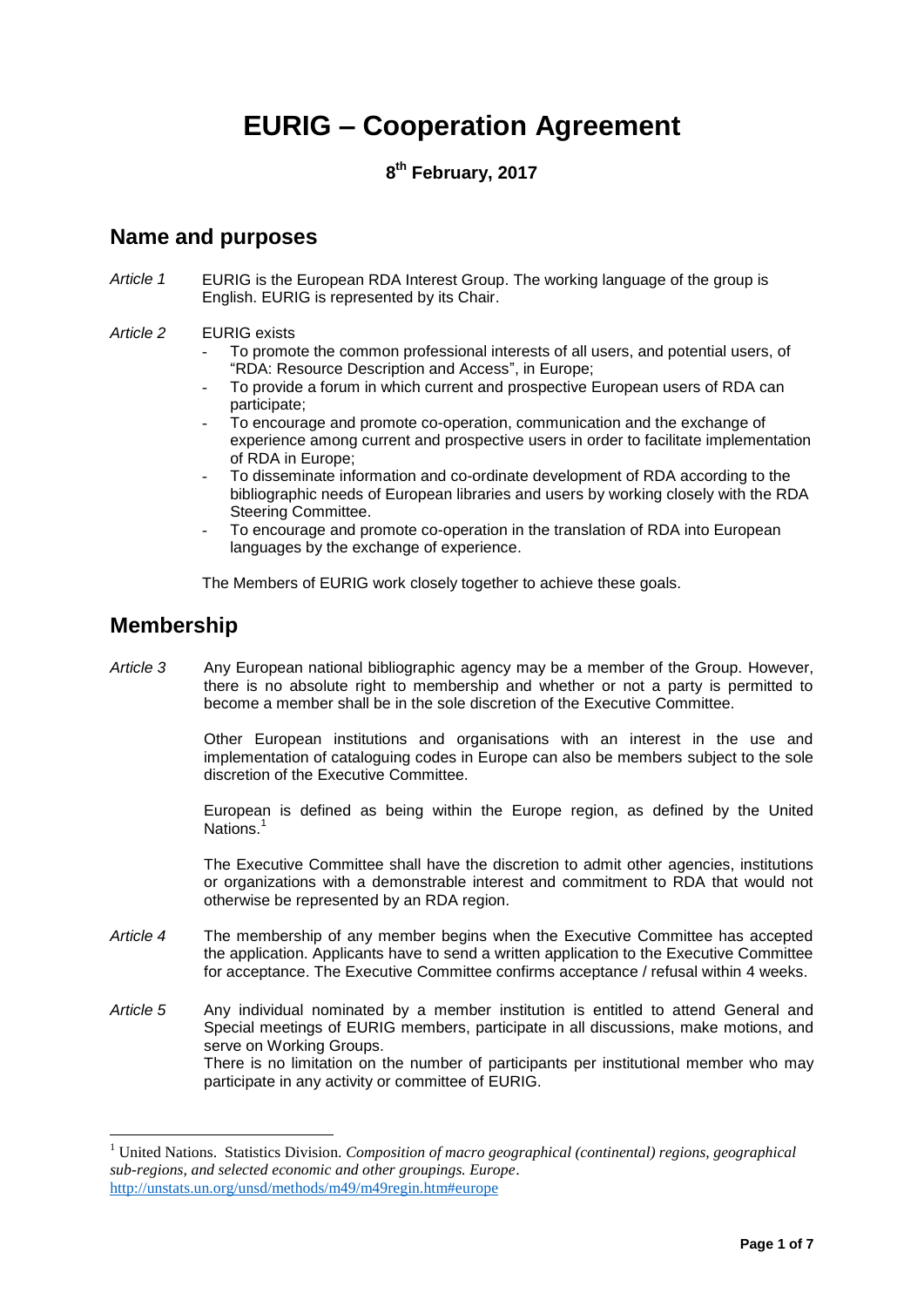The Executive Committee may decline applications for membership that do not satisfy the provisions of Article 3. Even if applicants satisfy the provisions of Article 3, there shall be no absolute right to membership. Whether or not membership is granted to the applicant will be in the sole discretion of the Executive Committee.

- *Article 6* Any member is free to withdraw from EURIG at any time without notice. Withdrawal of a member shall not result in a dissolution of EURIG and the termination of the Cooperation Agreement for the other members respectively.
- *Article 7* Membership of EURIG is free. Members are responsible for meeting costs and expenses incurred by attendance at EURIG meetings, etc.

# **Structures**

*Article 8* The operational structures of EURIG are

- The General Meeting of the Members;
- The Executive Committee;
- The Editorial Committee
- The Working Groups.
- Representative to RDA Steering Committee
- Representative to RDA Board

These structures are further described in Articles 10-28 below.

*Article 9* If there is no consensus a decision will be reached by a vote of the members. The affirmative vote of a majority of the designated representatives in person or online shall be the act of all members.

Voting is restricted to one designated representative per member institution.

Each institution must identify its designated voting representative to the Chair of the Executive Committee prior to the beginning of any EURIG meeting. The designated voting representative of each member institution has one vote of equal weight.

Decisions are made by majority vote of all designated voting representatives. The Chair has the deciding vote if the result of the voting is evenly divided*.* 

#### **General Meeting of the Members**

*Article 10* EURIG pursues its objectives via General Meetings of the Members. The General Meeting of the Members is held annually in a different European country.

Date and location of the next meeting is decided upon no later than the previous year's meeting.

Special meetings as well as email meetings or teleconferences may be convened by the Executive Committee at the request of any member if needed in between the annual meetings.

Members shall be notified in writing by the Executive Committee at least 60 days before the date fixed for a General Meeting of the Members. The notice shall include the items on the agenda.

*Article 11* Duties of the General Meeting of the Members include, but are not limited to:

- Nominate and elect the Executive Committee members;
	- Agree objectives for the Executive Committee;
- Nominate and elect the Editorial Committee members;
- Agree objectives for the Editorial Committee;
- Ratify the minutes of the previous General Meeting of the Members;
- Discuss and approve proposals of the members;
- Modify the Cooperation Agreement.
- Nominate and Elect the RSC Europe Region Representative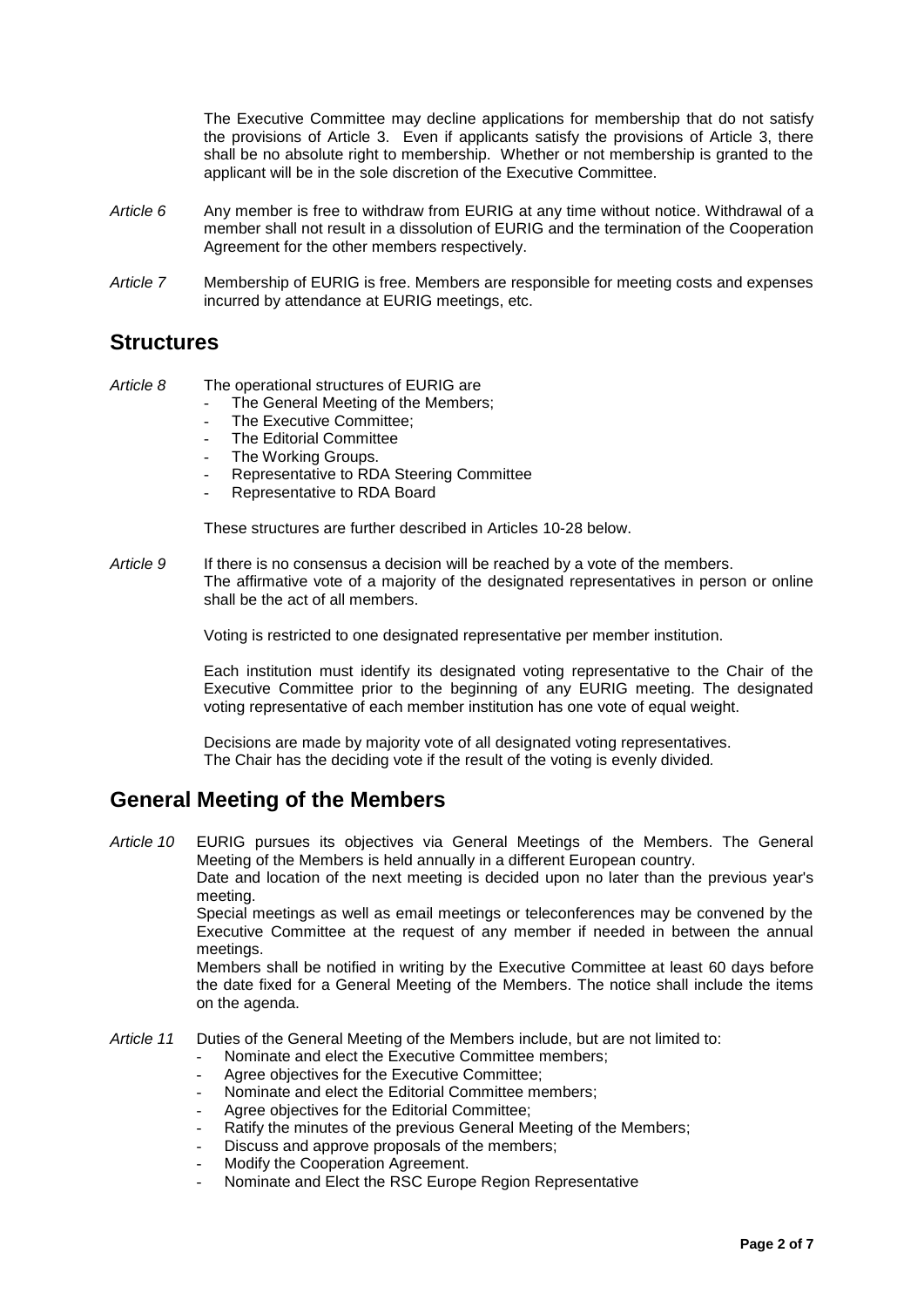- *Article 12* The Chair of the Executive Committee also chairs the General Meeting of the Members. The Secretary of the Executive Committee shall produce written minutes of each meeting which shall be the formal record of all decisions taken. They shall send this draft on behalf of the Chair to all members within 30 calendar days of the meeting. Amendments to the minutes shall be emailed to the Secretary, who will collate them and produce a new draft for circulation to all members. The minutes shall be considered as finalised and approved if, within 15 calendar days from sending, no member institution has objected in writing to the Chair with respect to the accuracy of the final draft to the minutes. If there are amendments, they shall be integrated in the text of the minutes and marked clearly. That version of the minutes shall be submitted for acceptance at the next General Meeting of the Members. The minutes shall be accepted if a majority of designated representatives is in favour.
- *Article 13* The General Meeting of the Members has the authority to dissolve EURIG at any time if a majority of two-thirds of all designated members (see Article 9) votes to do so and provided that the potential dissolution is announced via the General Meeting's agenda, in accordance with Article 10.

# **Executive Committee**

- *Article 14* The Executive Committee of EURIG shall consist of
	- 1. The Chair Person;
	- 2. The Vice-Chair;
	- 3. The Secretary
	- 4. The Europe Region representative to RDA Steering Committee
	- 5. The Europe Region representative to the RDA Board
	- 6. Website Administrator
	- 7. Co-opted members

Members, other than co-opted members and the RDA Board Representative, are nominated and elected by the General Meeting of the Members.

*Article 15* Members of the Executive Committee are elected for a two-year term. A member having served one term can be elected for another post in the Executive Committee. A member may not serve consecutive terms in the same post, but may be re-elected to a post after an interval of at least 1 year.

> Co-opted members are appointed by the Executive Committee. Co-opted members are appointed for the duration of a specific task or to fill a temporary vacancy. Co-opted members have the same rights and functions as other members of the Executive Committee. Service as a co-opted member does not affect eligibility for election to the Executive Committee.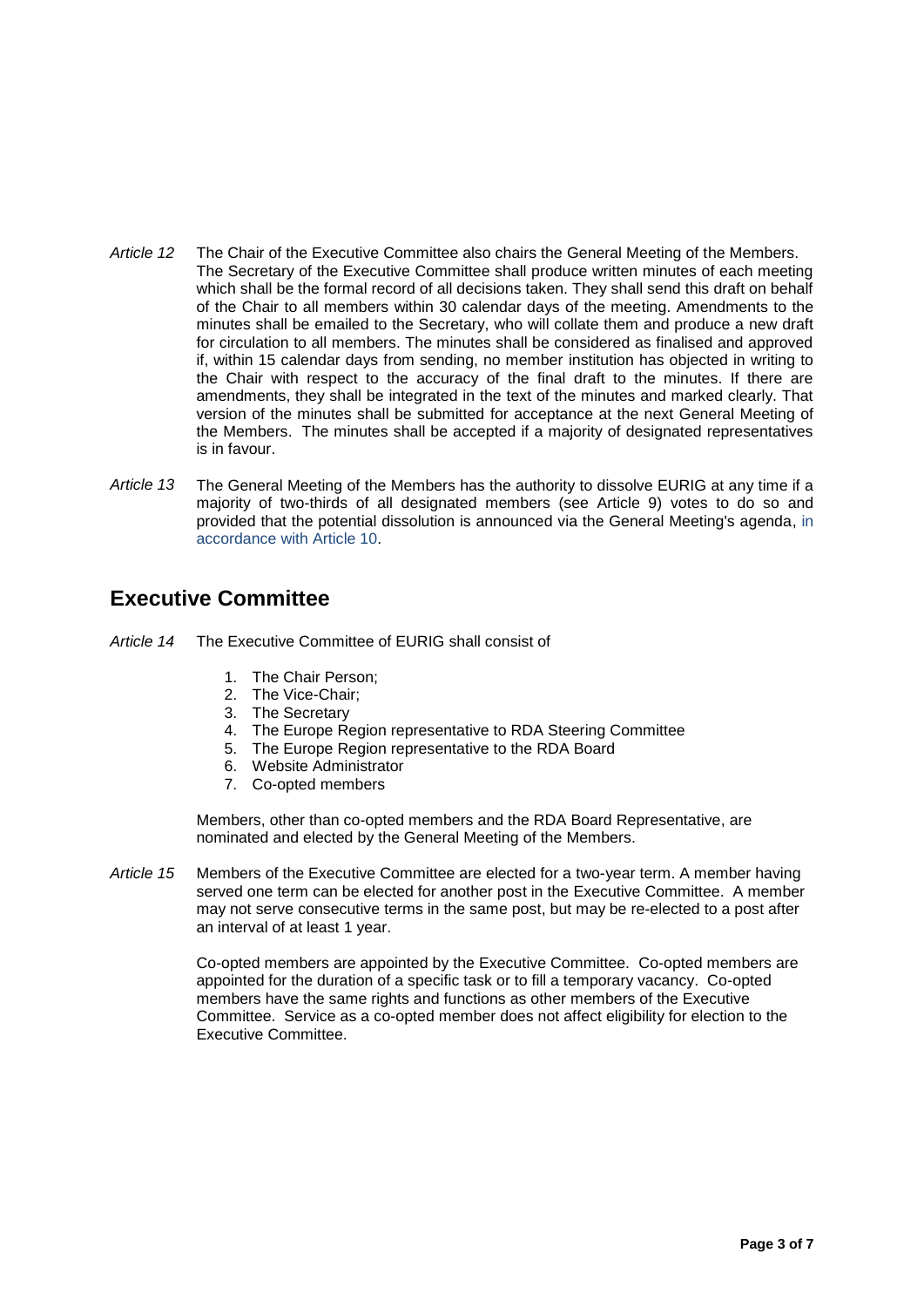- *Article 16* Duties of the Executive Committee include, but are not limited to:
	- Execute the objectives as agreed by the General Meeting of the Members (see Article 11). "
	- Plan the General Meetings of the Members and prepare the agenda for the annual meeting;
	- Call annual and special meetings of members including email meetings;
	- Accept or refuse applications for membership;
	- Disseminate appropriate information to the members pertinent to the interests and purposes of the organization and in particular to monitor European RDA projects;
	- Take charge of all matters relevant to EURIG;
	- Delegate individuals to represent EURIG as necessary
	- Set up or dissolve working groups;
	- Set the charge for working groups
	- Co-option of additional members to the Executive Committee.
- *Article 17* Additional duties of the Chair include, but are not limited to:
	- Schedule all General Meetings of the Members / Executive Committee:
	- Preside at the General Meeting / the Executive Committee meeting:
	- Give a report of the activities of the previous year at the annual meeting;
	- Propose a substitute / interim Secretary in case of their incapacity.
- *Article 18* Additional duties of the Vice-Chair include, but are not limited to:
	- Assist in the discharge of the duties of the Chair. In the absence or incapacity of the Chair, the Vice-Chair shall assume the duties of the Chair.
- *Article 19* Additional duties of the Secretary include, but are not limited to:
	- Assist the Chair in preparing the general annual meeting;
	- Take the Minutes of the meetings and send them on behalf of the Chair to all members;
	- Disseminate the decisions and information from the meetings.

#### **Editorial Committee**

*Article 20* The Editorial Committee of EURIG shall consist of

- 1. The Europe region representative to RDA SC, who shall chair the committee;
- 2. The EURIG Chair or Vice-Chair;
- 3. The Secretary
- 4. Representatives of EURIG Members

The number of representatives should not exceed or fall below the limits necessary for effective working of the committee, e.g. 7-12.

Representatives are nominated by EURIG Members. An election will be called if the number of nominations exceeds the number of positions available. A majority of members of the committee must represent members that have implemented RDA.

The term of service shall be three years. No more than two terms may be served consecutively.

"Implemented RDA" means that RDA is being used as a current descriptive cataloguing standard by the representative's institution.

*Article 21* Duties of The Editorial Committee:

- Execute the objectives as agreed by the General Meeting of the Members (see Article 11).
- Discuss issues referred by the Executive Committee and to propose recommendations to be communicated to the RSC;
- Prepare RDA proposals and discussion papers, taking account of EURIG members' recommendations;
- Respond to RDA proposals and discussion papers, taking account of EURIG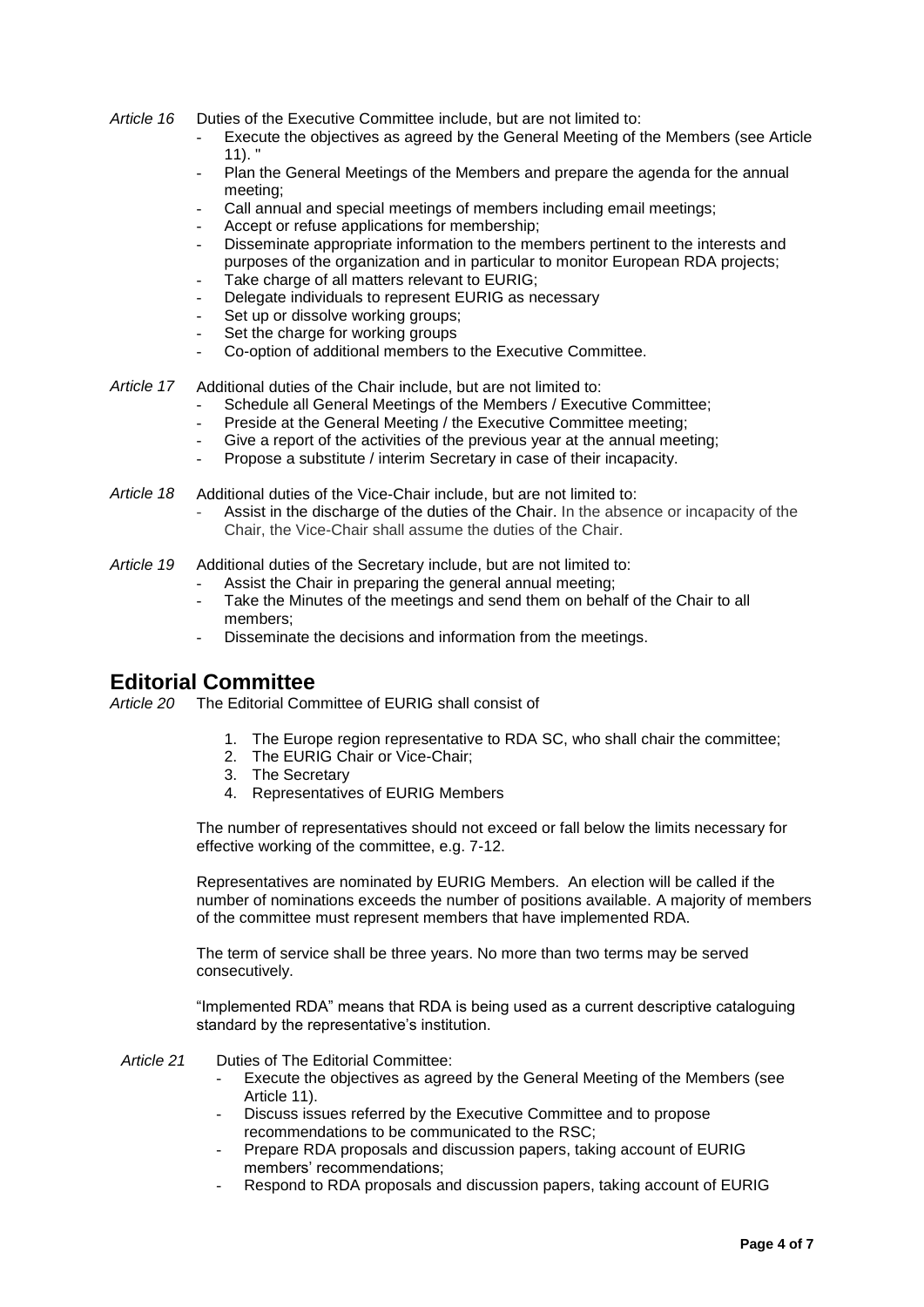members' comments.

# **Representative to RDA Steering Committee**

- *Article 22* The RSC representative is appointed by the members in accordance with the following process:
	- EURIG Executive Committee issues a call for nominations
	- Members nominate individuals who satisfy the criteria set out by the RDA Board.
	- Executive Committee confirms eligibility of nominees
	- If there is one eligible candidate, he or she will be recommended to Chair of the RDA Steering Committee;
	- If there is more than one eligible candidate the Executive Committee will initiate a vote of the members' representatives.
	- The candidate obtaining the larger or largest number of votes will be recommended to the Chair of the RDA Steering Committee.
	- In the event of a tie, a further ballot will be held. Only those candidates who were tied with the most votes will be eligible for this second ballot. The process may be repeated until a single candidate is selected or all other candidates have withdrawn.
	- *Article 23* Duties of RDA Steering Committee (RSC) representative are set out in [RSC/Chair/1](http://www.rda-jsc.org/sites/all/files/RSC-Chair-1.pdf) *Information for new RSC representatives*.

Additional duties of the representative to RSC include, but are not limited to:

- Schedule meetings of the Editorial Committee
- Chair meetings of the Editorial Committee
- Report on the activity of the Editorial Committee at the annual meeting and at meetings of the Executive
- Assign tasks to the Editorial Committee
- *Article 24* The term of service shall be three years. No more than two terms may be served consecutively.

# **Representative to RDA Board**

- *Article 25* The RDA Board representative is appointed by the RDA Board in accordance with the process determined by the RDA Board.
- *Article 26* The representative to RDA Board will discharge duties as set out by the RDA Board.

Additional duties of the Europe representative to the RDA Board include, but are not limited to:

- Representation of EURIG members' views at RDA Board.
- Notify Executive Committee of Board actions assigned to Europe Region.

The RDA Board representative may attend meetings of the Executive Committee, Editorial Committee and meetings of members.

#### **Working Groups**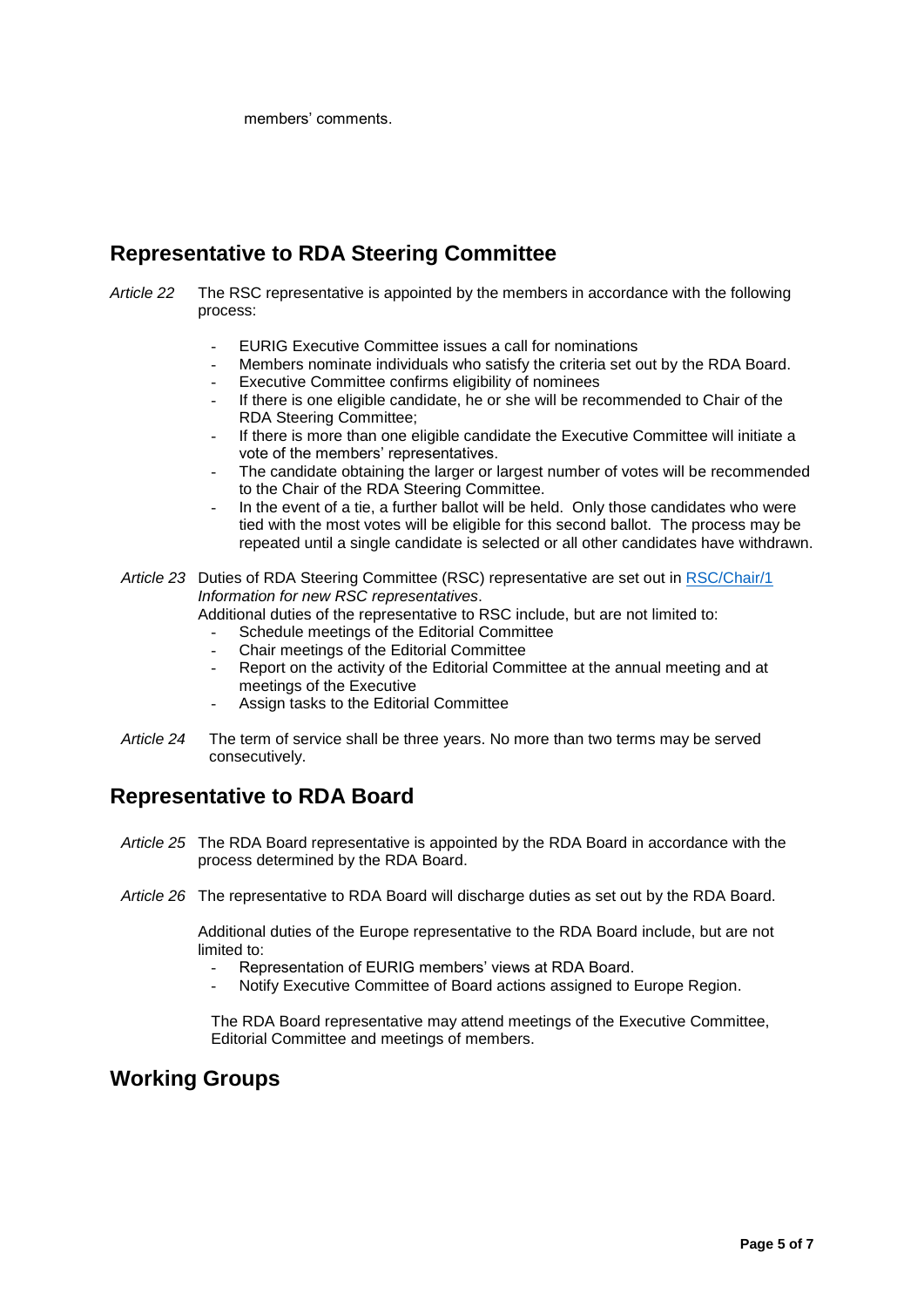- *Article 27* Institutional members may propose Working Groups to the Executive Committee when a special topic or issue relating to RDA needs to be addressed by EURIG. Working Groups shall be made up of individuals with relevant expertise.
	- Each Working Group is managed by a Chair.
	- Chairs of Working Groups are appointed for the duration of the task for which the Working Group was formed.
	- A person cannot be Chair of more than one Working Group at a time.
	- The Working Groups are responsible for organizing themselves under the direction of the Chair of Working Group.
	- The Secretary may not act as Chair of a Working Group.
	- A Working Group is dissolved when its work is finished.
- *Article 28* Duties of each Working Group:
	- Discuss issues proposed for discussion by the Executive Committee and to propose recommendations to be communicated to the RSC through the Europe Region representative.
	- Identify areas of further consideration within a specific area of study;
	- Report (by the Chair or a member nominated by the Chair) to the General Meeting of the Members on the developments and results of the work by the Working Group.

# **Final Clauses**

*Article 29* Neither the Members, nor the Executive Committee nor any of its members shall be entitled to represent, or act or to make legally binding declarations on behalf of, any other member. Nothing in this Agreement shall be deemed to constitute a joint venture, agency, partnership, interest grouping, company or any other kind of formal business grouping or entity between the Members.

> Neither EURIG nor any of the Members of EURIG nor the Executive Committee or any of its members shall be permitted to enter into any contractual arrangements or other commitments for EURIG or on behalf of the Members of EURIG (including, but not limited to, contracts relating to the provision of procurement of services by EURIG). In particular, neither EURIG nor the Executive Committee nor any of its members nor any Member shall be permitted to undertake any financial obligations neither for EURIG nor for the Members of EURIG or to borrow money which shall include, but not be limited to, taking a mortgage, obtaining a loan from a bank, third party or one of the members. Members will not be permitted to hold any property on behalf of EURIG.

> Members of EURIG are not liable for costs or losses incurred or damages caused by the actions of other members or the Executive Committee or any of its members. Liability of Member shall be on a severable basis that means that every Member of EURIG is liable for only their respective obligations.

*Article 30* Ancillary agreements, amendments or additions hereto must be made in writing.